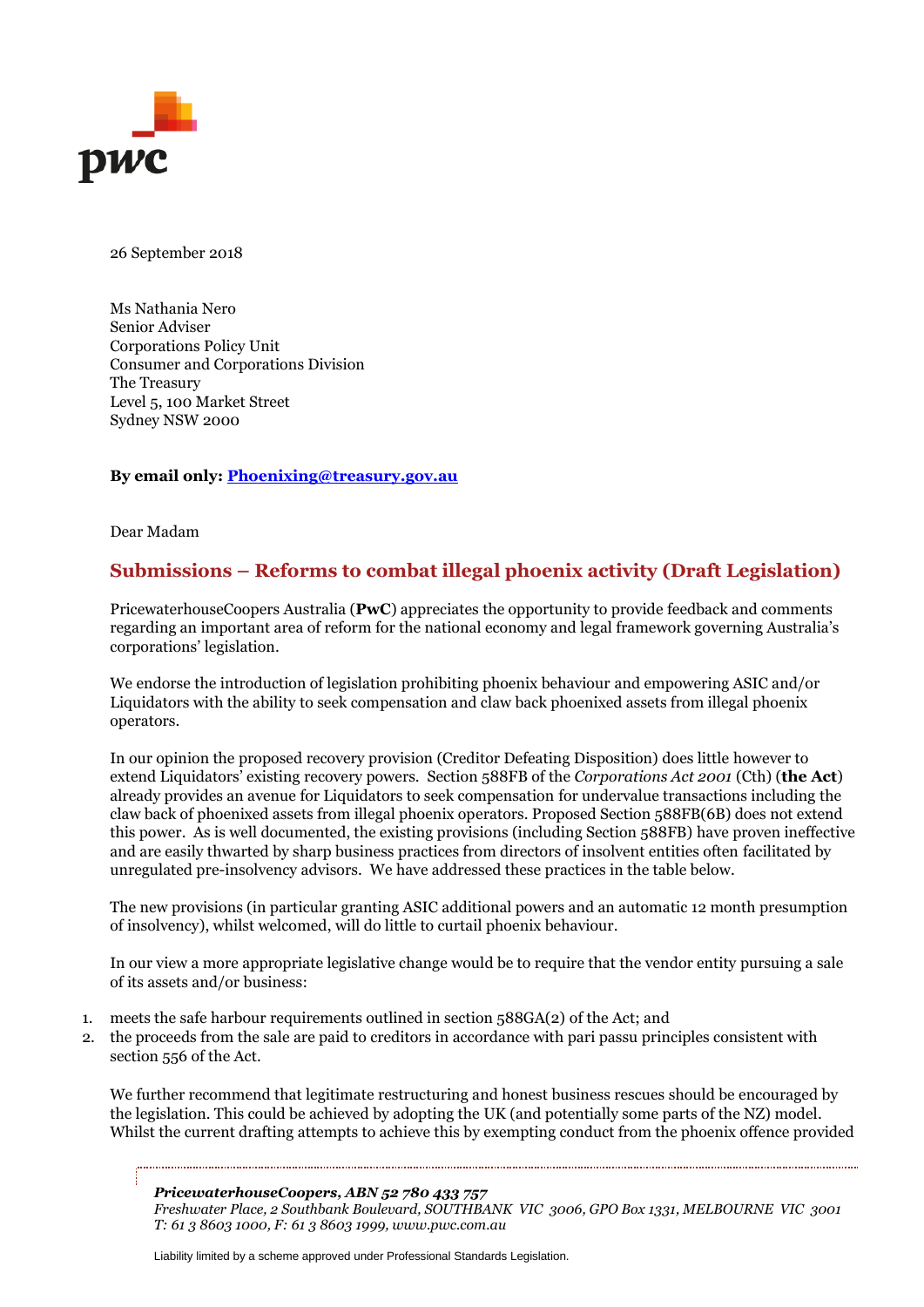

a market valuation was obtained, it still falls considerably short of the UK/NZ models and in our opinion is grossly inadequate and will do little to protect creditors and the public from illegal phoenix behaviour.

Overall the concerns we have with the proposed laws as well our suggested changes can be summarised as follows:

| <b>Concern</b>           | <b>Basis</b>                                                                                                                                                                                                                                                                                                                                                                                                                    | <b>Improvement</b>                                                                                                                                                                                                                                                                                                                                                                                                                                                                                                                 |
|--------------------------|---------------------------------------------------------------------------------------------------------------------------------------------------------------------------------------------------------------------------------------------------------------------------------------------------------------------------------------------------------------------------------------------------------------------------------|------------------------------------------------------------------------------------------------------------------------------------------------------------------------------------------------------------------------------------------------------------------------------------------------------------------------------------------------------------------------------------------------------------------------------------------------------------------------------------------------------------------------------------|
| Inadequate consideration | The proposed legislation, whilst<br>citing market valuation as the basis<br>for any defence, fails to deal with the<br>distribution of the proceeds of the<br>sale of business and/or assets.<br>In particular it fails to prevent<br>directors of insolvent entities<br>deferring consideration and/or<br>preferring certain creditors (such as<br>related parties) to the detriment of<br>other third parties (like the ATO). | We strongly recommend that:<br>directors consider the 'better<br>1.<br>outcome' test as required under<br>the 'safe harbour' regime; and<br>the proceeds from the sale are<br>2.<br>paid to creditors in accordance<br>with pari passu principles.<br>This will ensure that the proposed sale by<br>the vendor is proactively considering the<br>best outcome for creditors.<br>It further ensures that all creditors are<br>treated equally consistent with pari passu<br>principles.                                             |
| Lack of independence     | The proposed legislation allows the<br>insolvent entity to both:<br>commission a valuation<br>1.<br>enter into a transaction with a<br>2.<br>successor company<br>without any independent oversight<br>by a third party.                                                                                                                                                                                                        | In absence of safe harbour protection, we<br>recommend that any phoenix transaction<br>with a successor company is entered into<br>by an external administrator.<br>For related party transactions further<br>oversight (such as via the pre-pack pool as<br>is the case in the UK) and requirements<br>may be required.<br>This will provide some independence to<br>the process to ensure that the valuation<br>obtained has not been engineered by the<br>insolvent directors and subject to other<br>sharp business practices. |
| Clandestine approach     | The proposed legislation does not<br>require any communications to<br>creditors of the insolvent entity about<br>the phoenix transaction.                                                                                                                                                                                                                                                                                       | The appointment of an external<br>administrator following entering into the<br>phoenix transaction will ensure creditors<br>are informed immediately of the phoenix.<br>In addition to the above, or in the<br>alternative, we recommend adopting a NZ<br>style approach, requiring the<br>insolvent/successor companies are<br>required to communicate to creditors<br>informing them of the phoenix transaction.                                                                                                                 |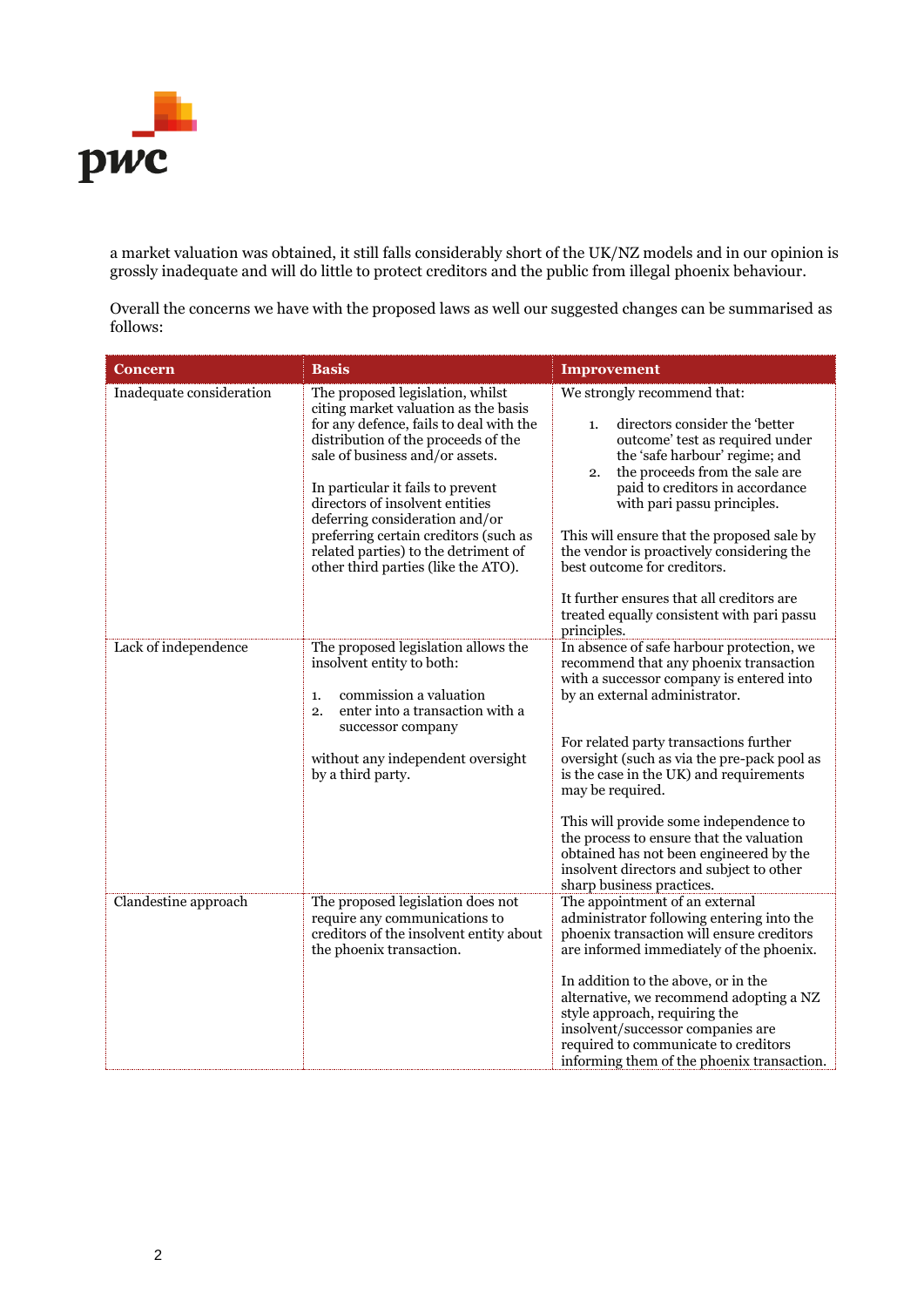

| <b>Unreliable valuations</b>  | The proposed legislation lacks any specific<br>requirements surrounding the valuation<br>report required to be obtained.                                                                                          | We strongly recommend that the<br>valuation must come from an<br>appropriate valuer with requisite<br>experience, minimum levels of<br>professional indemnity cover and<br>regulated by an industry or regulated<br>body.<br>The valuation itself cannot be a                                                                  |
|-------------------------------|-------------------------------------------------------------------------------------------------------------------------------------------------------------------------------------------------------------------|--------------------------------------------------------------------------------------------------------------------------------------------------------------------------------------------------------------------------------------------------------------------------------------------------------------------------------|
|                               |                                                                                                                                                                                                                   | desktop or rely on unsubstantiated<br>assumptions.                                                                                                                                                                                                                                                                             |
| Unregulated operators         | The proposed legislation allows directors of<br>insolvent entities to directly enter into<br>these transactions.                                                                                                  | The proposed laws do nothing to<br>prevent the operation of unregulated,<br>unlicensed pre-insolvency advisors,<br>who are key facilitators of phoenix<br>behaviour.                                                                                                                                                           |
|                               |                                                                                                                                                                                                                   | In absence of safe harbour<br>protection, we strongly recommend<br>that any phoenix transaction must be<br>executed by a properly qualified<br>professional such as a licensed and<br>registered liquidator whom holds<br>professional indemnity cover and is<br>regulated by an industry or<br>government body, such as ASIC. |
|                               |                                                                                                                                                                                                                   | The requirements for a properly<br>qualified expert to advise a company<br>in a 'safe harbour' environment could<br>be similarly used.                                                                                                                                                                                         |
| Insolvent zombie<br>companies | The proposed legislation does nothing to<br>prevent insolvent trading after the phoenix<br>transaction has been executed.                                                                                         | By requiring an external<br>administrator to execute the<br>transaction this provides a<br>mechanism for insolvent entities to                                                                                                                                                                                                 |
|                               | Furthermore given the lack of assets in the<br>insolvent it is quite possible that it will<br>result in a growing number of insolvent<br>zombie companies with no assets to fund<br>their winding up.             | be wound up and properly funded<br>from the proceeds of the asset<br>realisation.                                                                                                                                                                                                                                              |
| Not an active deterrent       | We do not consider the proposed<br>legislation will act as a deterrent to share<br>business practices.                                                                                                            |                                                                                                                                                                                                                                                                                                                                |
|                               | Directors of insolvent entities and pre-<br>insolvency advisors are most commonly<br>the perpetrators of sharp business<br>practices.                                                                             |                                                                                                                                                                                                                                                                                                                                |
|                               | We do not consider the proposed<br>requirements of a market valuation as a<br>sufficient hurdle for them to engineer an<br>outcome that suits their interests, much to<br>the detriment of third party creditors. |                                                                                                                                                                                                                                                                                                                                |